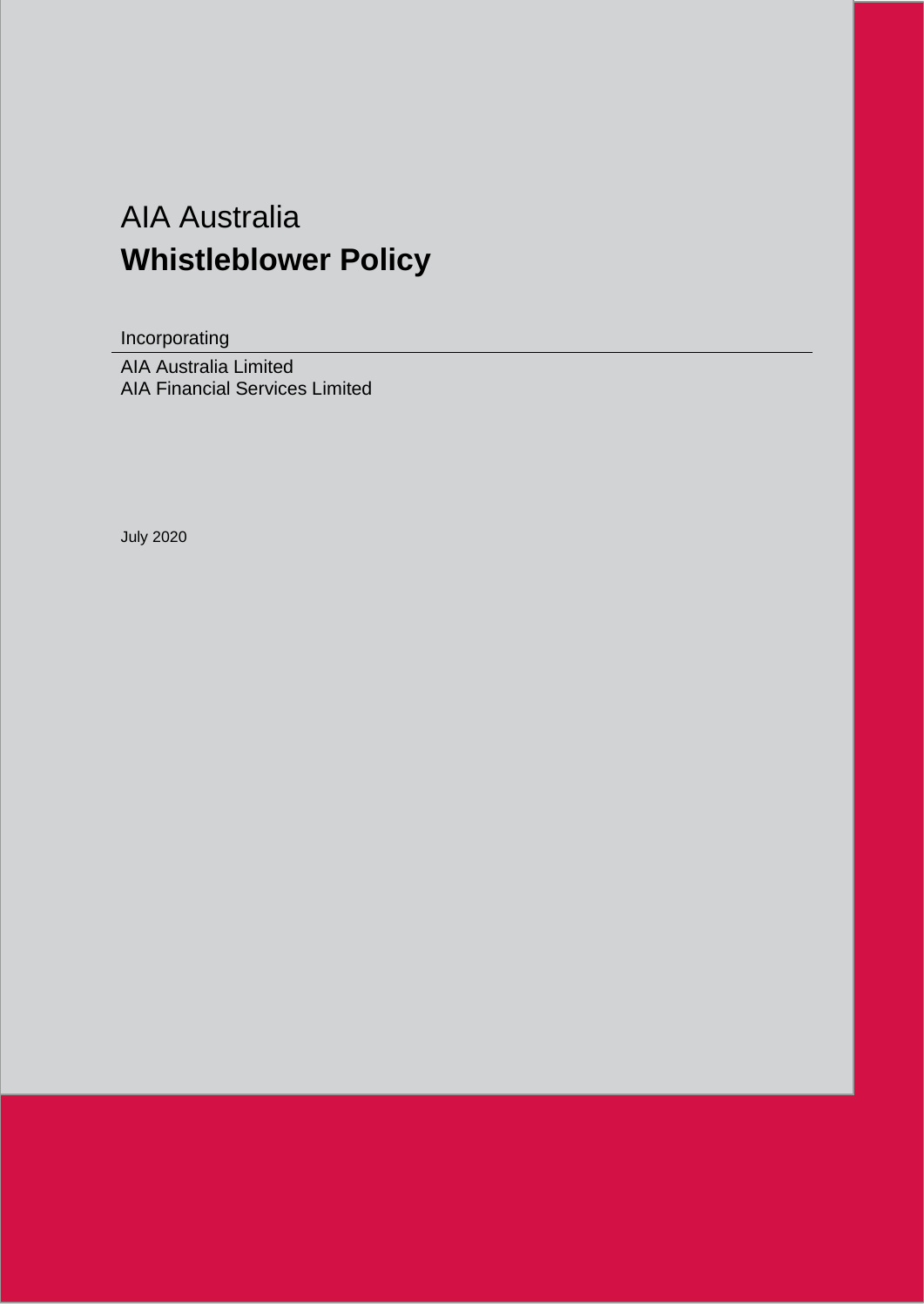# **Contents**

| 1.1. |                                                                               |  |
|------|-------------------------------------------------------------------------------|--|
| 1.2. |                                                                               |  |
| 1.3. |                                                                               |  |
| 2.   |                                                                               |  |
| 2.1. |                                                                               |  |
| 2.2. |                                                                               |  |
| 2.3. |                                                                               |  |
| 2.4. |                                                                               |  |
| 2.5. |                                                                               |  |
| 2.6. |                                                                               |  |
|      | APPENDIX A - AUSTRALIAN APPLICATION OF GROUP POLICIES AND CODE OF CONDUCT  13 |  |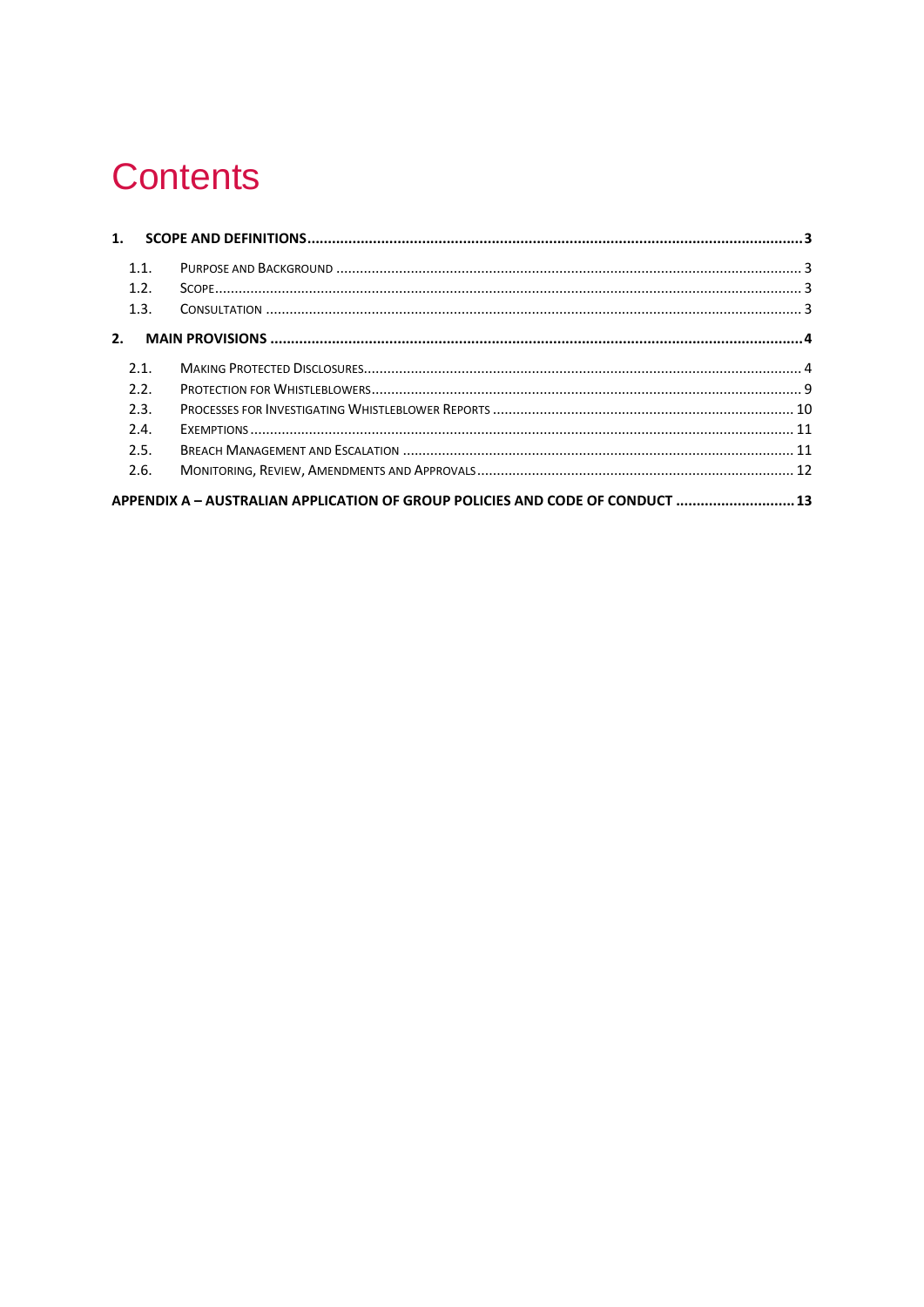# <span id="page-2-0"></span>1. Scope and Definitions

# <span id="page-2-1"></span>1.1. Purpose and Background

Speaking up about any issues or concerns we have is an important way to ensure that AIA continues to embody its Operating Philosophy of *doing the Right Thing, in the Right Way, with the Right People*. In addition to the Incident and Breach Reporting processes available through the Report a [Matter Portal](http://thehiveau.aia.biz/SharedServices/Compliance/Pages/ReportaMatterComplaint.aspx) on the Hive, individuals (known as Whistleblowers) may seek to report incidents anonymously or confidentially by making a Protected Disclosure.

This Policy outlines what kinds of disclosures will be Protected Disclosures, what protections are extended to Whistleblowers by AIAA, how an employee can go about making a protected disclosure, and how AIAA will manage matters that are raised by Protected Disclosures.

#### <span id="page-2-2"></span>1.2. Scope

This Policy applies to the AIA Australia and AIA Financial Services businesses (together referred to as 'AIAA'), including AIAA employees seconded to the AIA Health Insurance business.

Protections extended to Whistleblowers under this policy potentially apply to disclosures made by our current and former employees, contractors, service providers, vendors and suppliers, or their family members (discussed further at part 2.1).

#### <span id="page-2-3"></span>1.3. Consultation

This Policy was produced following consultations with Legal, People and Culture, and Risk Champions from throughout AIAA's business.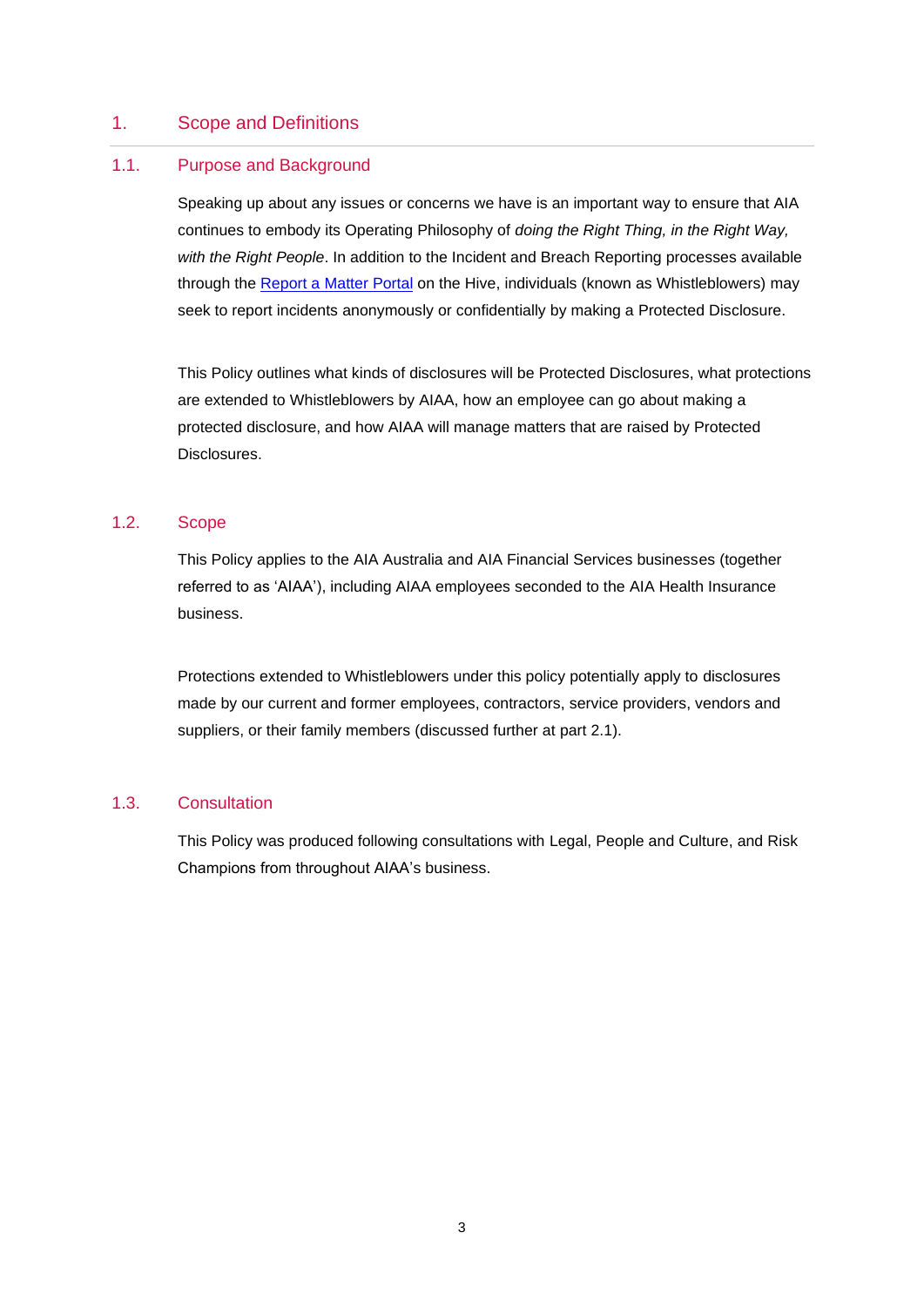# <span id="page-3-0"></span>2. Main Provisions

# <span id="page-3-1"></span>2.1. Making Protected Disclosures

#### *Who can be a Whistleblower?*

Under Australian Law, Whistleblowers may be:

- our current and former employees, contractors, or business associates;
- any current and former employee of a third party that provides AIAA with goods or services; or
- a relative or dependent of any individual above.

Aside from the Corporations Act 2001, additional protections are provided in the tax whistleblower regime under Part IVD of the Taxation Administration Act 1953 (Taxation Administration Act), the Fair Work Act 2009 and Work Health and Safety legislation.

### *What kinds of disclosures will be Protected Disclosures?*

If you have reasonable grounds to suspect that there is any misconduct or an improper state of affairs or circumstances that relates to AIAA or our connected entities, disclosing that matter in one of the ways described below will be a Protected Disclosure.

A disclosable matter is information that concerns 'misconduct' or 'an improper state of affairs' or circumstances in relation to the regulated entity, or conduct of the entity, its officers or employees which constitutes an offence or contravention of various laws or represents a danger to the public or financial systems ("Disclosable matter").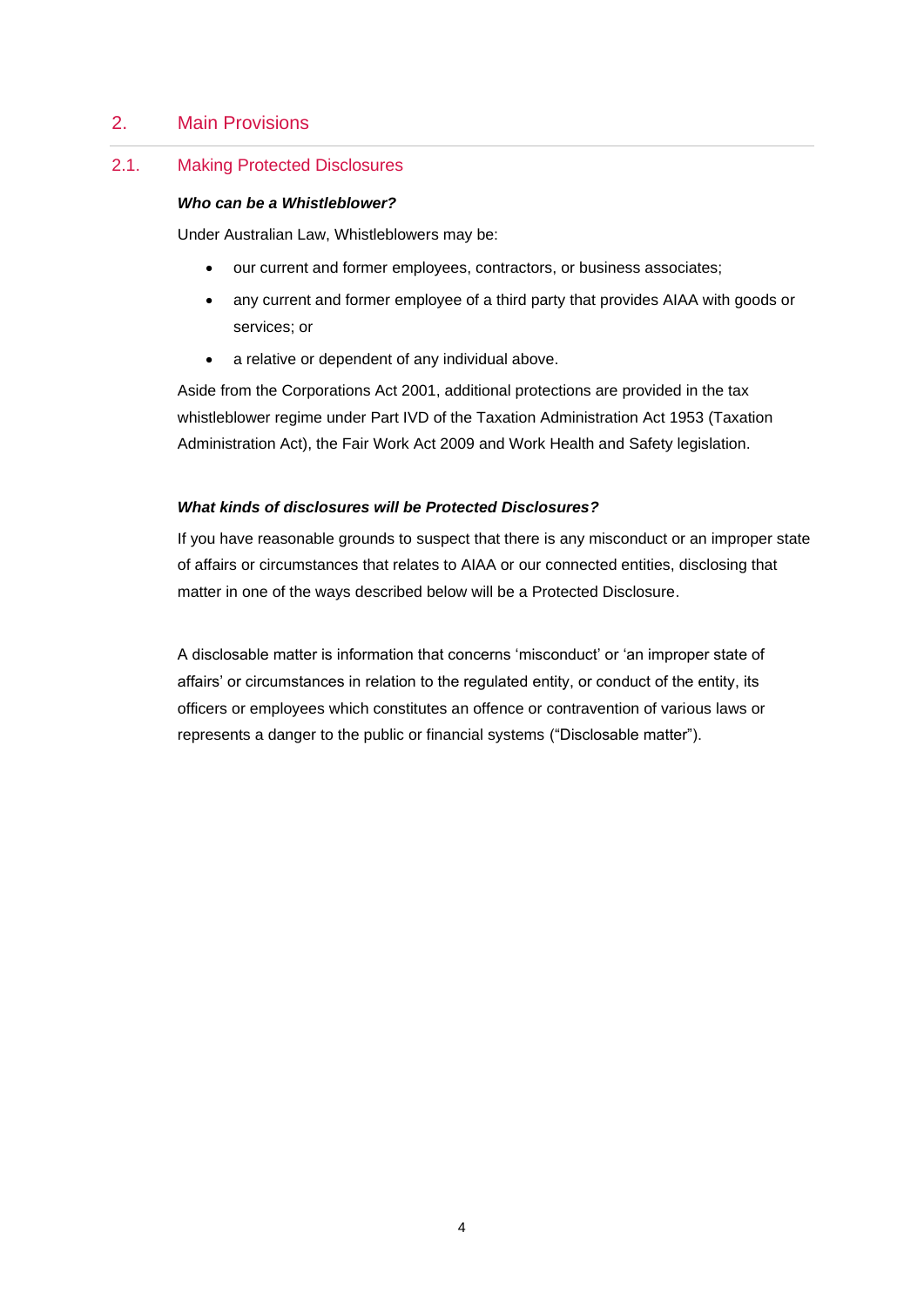You do not need to know exactly which law or obligation has been breached (if any) as long as you have reasonable grounds to suspect there has been misconduct or an improper state of affairs in relation to AIA or our connected entities. Reasonableness depends on the circumstances of each case but, unless there is evidence to the contrary, we will assume any Whistleblower was acting reasonably by raising their concerns. You can still qualify for protection even if your disclosure turns out to be incorrect.

Examples of misconduct or an improper state of affairs include but are not limited to fraud, financial irregularities and failure to comply with legal or regulatory requirements. The conduct does not have to be unlawful or a breach of any particular law, it can for example include a systemic issue that a regulator should know about or a business behaviour that may cause harm to customers. Information which highlights significant risk to public safety or stability in the financial system is a disclosable matter even if it does not involve the breach of a particular law.

You are not required to investigate the matter personally or collect evidence to support your report. Reporting on a matter will begin an internal and independently monitored process of investigation described further below at 2.3.

Disclosures can be made anonymously and still be protected under the Corporations Act. You can choose to remain anonymous while making a disclosure, over the course of the investigation and after the investigation is finalised.

#### *Are there any disclosures that won't amount to a Protected Disclosure?*

Whistleblower protections are not extended by law to individuals who use Whistleblowing avenues to solely report on a personal work-related grievance. This means that if you voice a concern about a matter that:

- relates to your employment, former employment, and/or the choice to vary or cancel a contract with you, and
- that information *doesn't* relate to misconduct, alleged misconduct, an improper state of affairs and circumstances at AIAA,

then the matter will not be a Protected Disclosure.

Examples of a personal work-related grievance include interpersonal conflict with another employee or a decision about a promotion or transfer.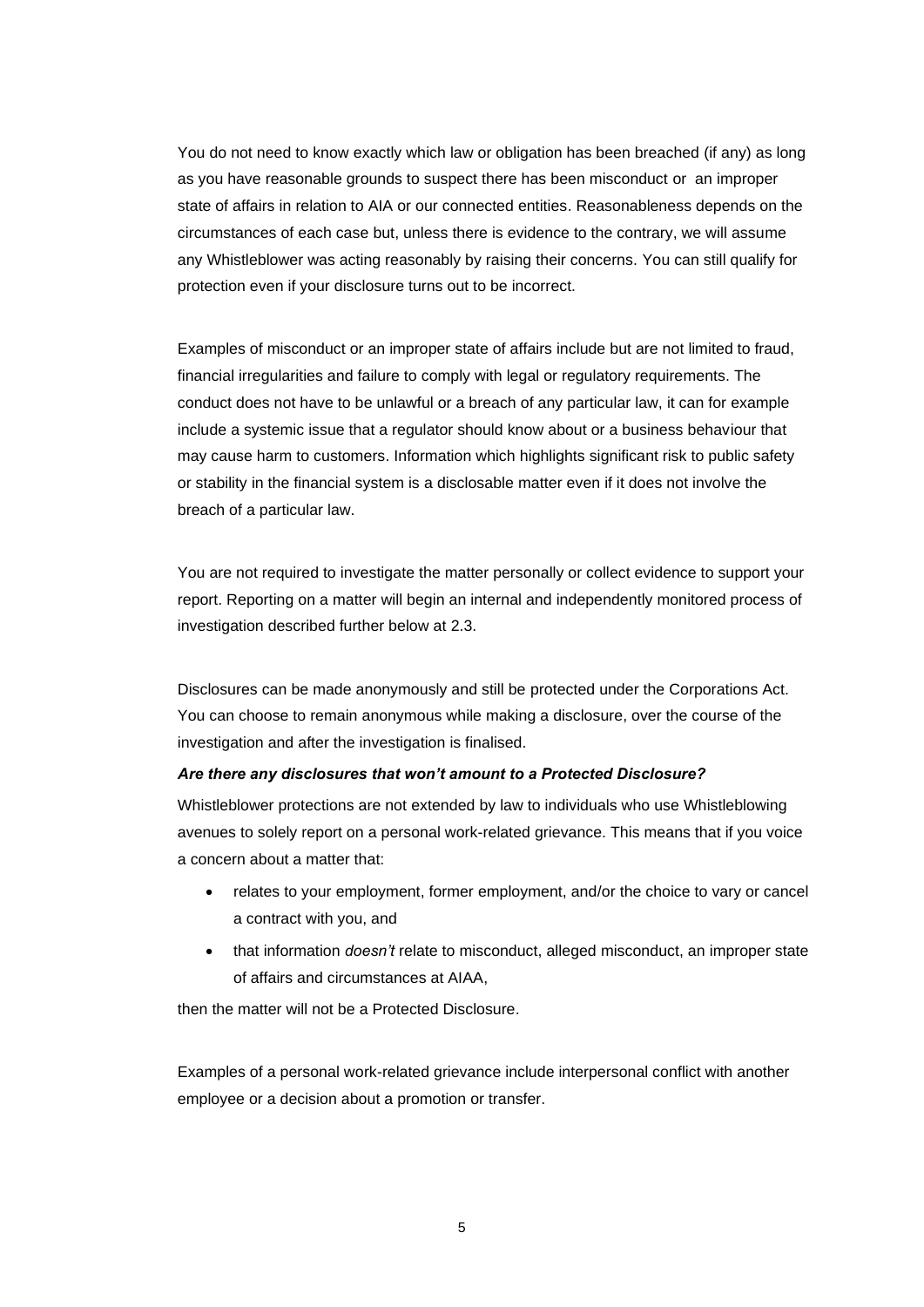That does not mean your concern should not be raised and cannot be escalated. Rather than being a Whistleblower matter, employment or contracting related concerns should be raised with your current or historical HR Business Partner, or for vendors and suppliers to the Procurement and Business Services Manager.

A personal work-related grievance may still be a Protected Disclosure if:

- it includes information about misconduct (mixed report);
- AIAA or its related entities have breached employment or other laws punishable by imprisonment for a period of 12 months or more;
- AIAA or its related entities have engaged in conduct that represents a danger to the public or your disclosure suggests there has been misconduct beyond your personal circumstances;
- You have been threatened with detriment for making a Whistleblower disclosure or have sought legal advice about the operation of the Whistleblower protections under the *Corporations Act*.

# *How can I make a Protected Disclosure?*

AIAA supports your ability to make Protected Disclosures in several ways, all of which are totally confidential: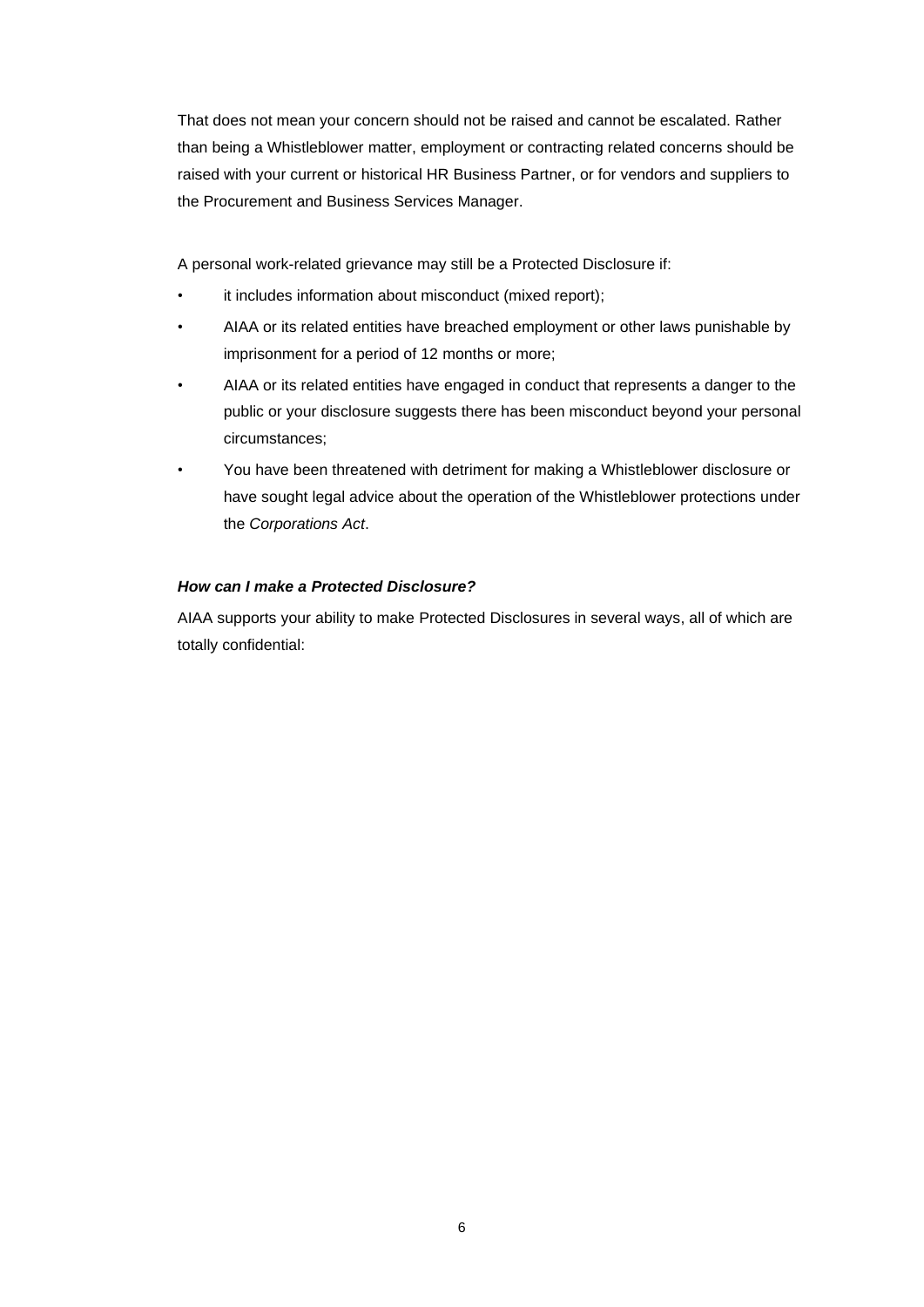| Face-to-Face                                      | Our Enterprise Risk and Compliance team are subject-matter experts and<br>contacting our General Manager of Compliance is recommended to be your<br>first step.                                                                                                                                                                                                                                                                                                                                                |  |
|---------------------------------------------------|----------------------------------------------------------------------------------------------------------------------------------------------------------------------------------------------------------------------------------------------------------------------------------------------------------------------------------------------------------------------------------------------------------------------------------------------------------------------------------------------------------------|--|
|                                                   | Additionally, AIAA has designated the following roles as authorised persons<br>that you may also safely raise your concerns with:<br>any member of the <b>AIA Australia Exco</b> ;<br>$\bullet$<br>any direct report of the AIA Australia Exco (excluding Executive<br>$\bullet$<br>Assistants);<br>any member of AIA Group Internal Audit;<br>$\bullet$<br>your HR Business Partner;<br>$\bullet$                                                                                                             |  |
|                                                   | any AIAA employee that is a recognised Actuary (meaning a<br>Fellow, Associate, or Accredited Member of the <b>Actuaries Institute</b><br>of Australia or equivalent international body);<br>any Directors or Officers of the company, including the AIAA<br>General Counsel or Company Secretary.                                                                                                                                                                                                             |  |
|                                                   | When speaking to the above individuals, please raise from the outset that<br>you are intending the disclosure to remain confidential, and/or you are<br>intending to make a Whistleblower report. Anyone to whom a Protected<br>Disclosure can be made will be provided with training and AIAA's Protected<br><b>Disclosure Management Guide</b> so that they understand and protect your<br>rights as a Whistleblower, as well as knowing what next steps to take to<br>bring your matter to the right place. |  |
| <b>By calling the AIA</b><br><b>Ethics Line</b>   | You are welcome to report your concerns at any time (24/7, 365 Days) via<br>phone call by calling the AIA Ethics Line: 1800 193 387.                                                                                                                                                                                                                                                                                                                                                                           |  |
| <b>By using the AIA</b><br><b>Ethics Website</b>  | You are welcome to report your concerns online by visiting the AIA Ethics<br>Line Website: http://www.aiaethicsline.com/                                                                                                                                                                                                                                                                                                                                                                                       |  |
| <b>By emailing AIA</b><br><b>Group Compliance</b> | You can email AIA Group Compliance, including anonymously or through a<br>psuedonym, by sending an email to <b>compliance@aia.com</b>                                                                                                                                                                                                                                                                                                                                                                          |  |

AIAA takes its obligations to Whistleblowers seriously and encourages you to make a Protected Disclosure directly using any of the above described ways. You can also make a Protected Disclosure externally by reporting misconduct or an improper state of affairs to a regulator such as ASIC, APRA or the ATO.

Disclosures made to a lawyer for the purposes of obtaining legal advice or representation in relation to Whistleblowing are protected even if the lawyer concludes that the disclosure is not a 'disclosable matter'.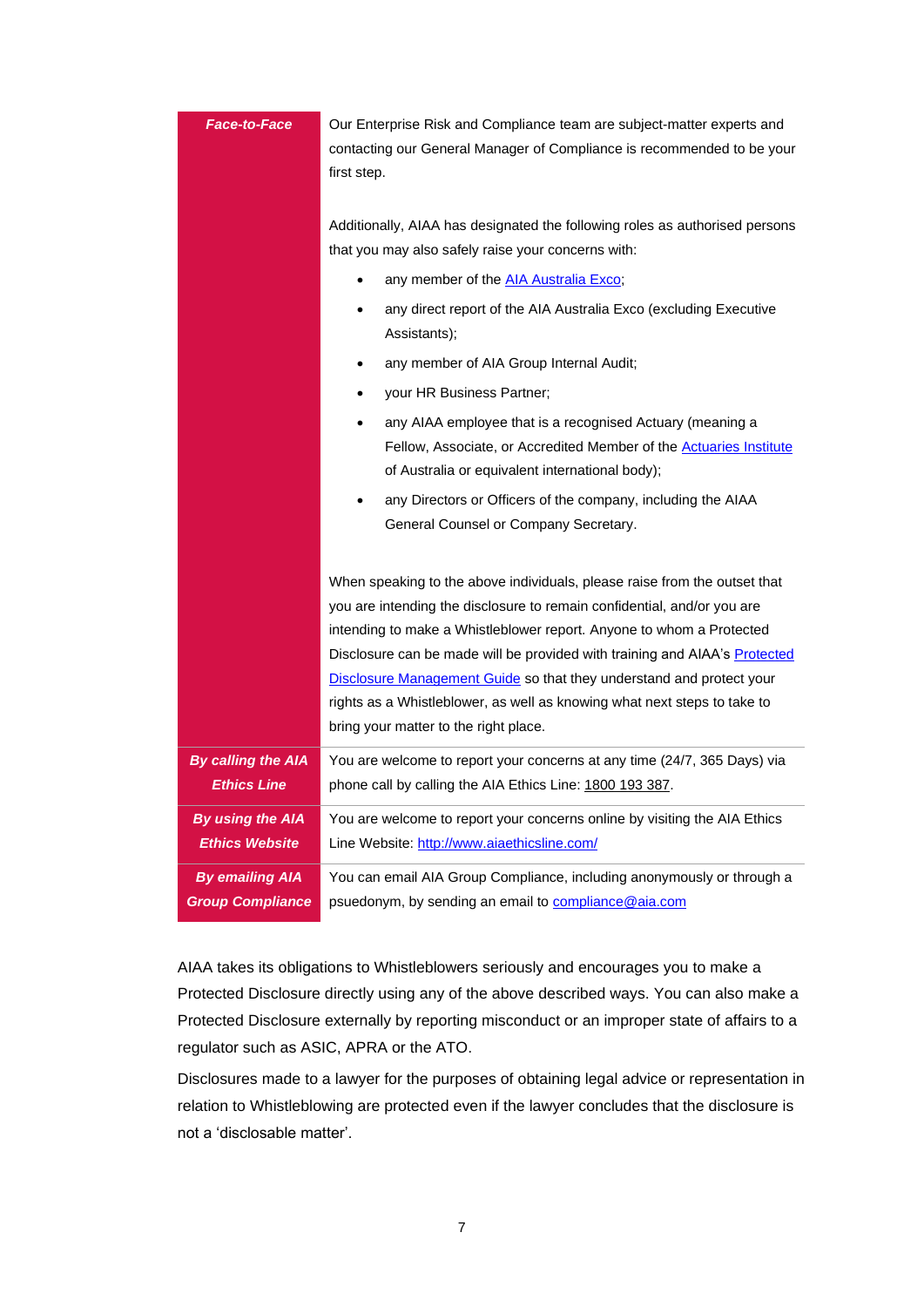#### *How can I make an anonymous disclosure?*

Disclosures made using the AIA Ethics Line can be anonymous simply by alerting the operator to the fact that you wish to remain anonymous. In all cases, your matter will be taken seriously, investigated and actioned. However, by remaining anonymous while using the AIA Ethics Line you are potentially unable to remain fully informed on the progress of the investigation or outcomes of your reporting as the operator and investigation teams will be unable to contact you following the call.

Unlike the Ethics Line, using the AIA Ethics Website enables you to remain totally anonymous in addition to giving you the ability to request and receive ongoing updates into the progress of the matter you have reported.

#### *What is a Public Interest or Emergency Disclosure?*

A Public Interest disclosure is a disclosure that is made to a journalist or a parliamentarian where:

- It has been at least 90 days since a disclosure was made to ASIC, APRA or the ATO; and
- You do not have reasonable grounds to believe that action is being, or has been taken; and
- You have reasonable grounds to believe that making a further disclosure of the information is in the public interest; and
- You have written to the body which you made your disclosure to and have given them enough information to identify your disclosure and told them you intend to make a Public Interest disclosure.

An Emergency Disclosure is a disclosure that is made to a journalist or a parliamentarian where:

- You have made a disclosure to ASIC, APRA or the ATO; and
- You have reasonable grounds to believe that the disclosure concerns a substantial and imminent danger to the health or safety of one or more persons or to the natural environment; and
- You have written to the body which you made your disclosure to and have given them enough information to identify your disclosure and told them you intend to make an Emergency Disclosure; and
- The information disclosed in the Emergency Disclosure is no greater than is necessary to inform the journalist or parliamentarian of the substantial and imminent danger.

It is important that you understand the criteria for making a Public Interest or Emergency Disclosure. If you have any questions about this criteria you should talk to an independent legal adviser before making a Public Interest or Emergency Disclosure.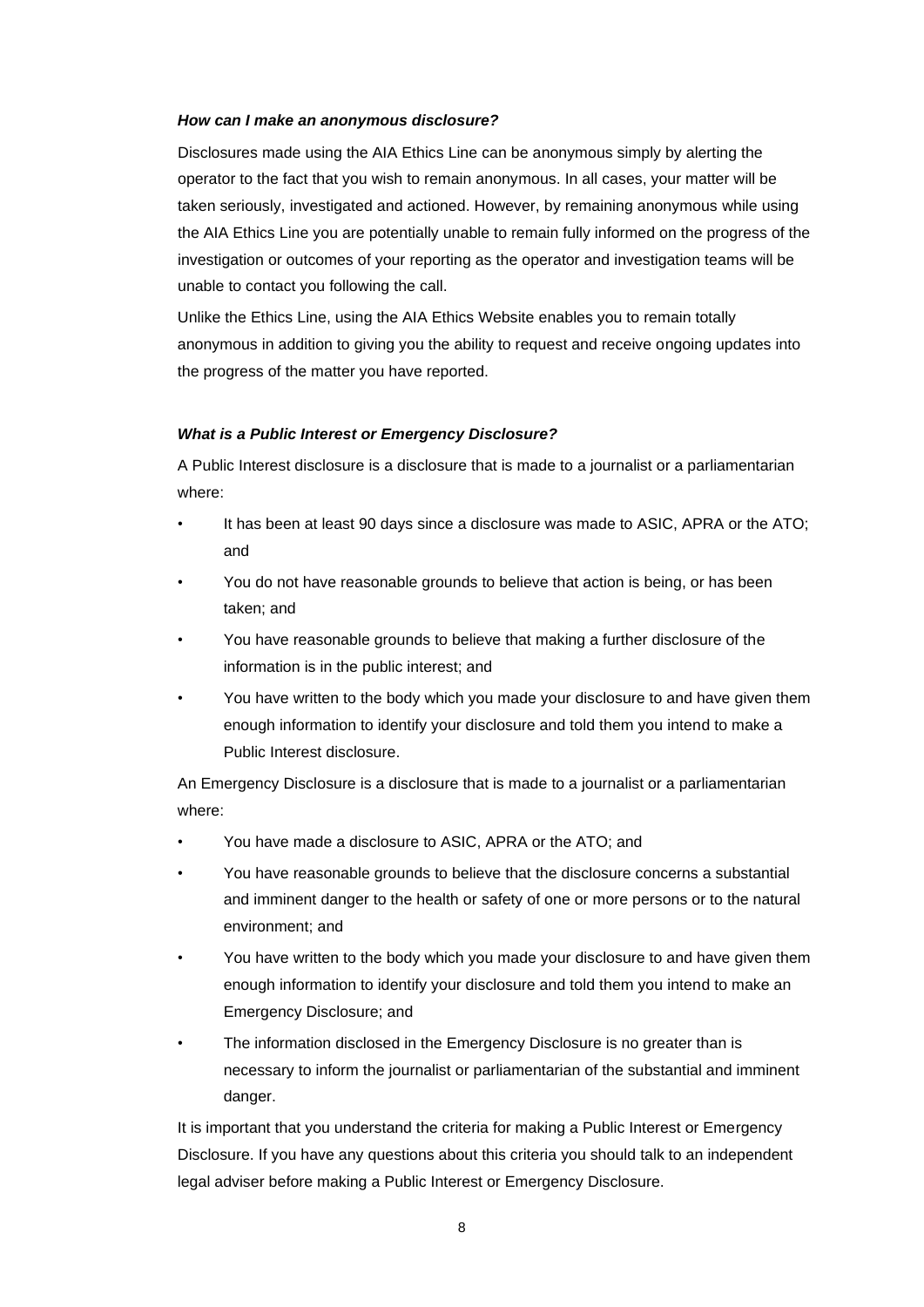# <span id="page-8-0"></span>2.2. Protection for Whistleblowers

# *What Protections does the law extend to Whistleblowers and how does AIAA ensure Whistleblowers' Protection?*

If you make a protected disclosure, you are entitled to the below protections:

• Your Identity will be kept confidential.

Both your identity and any information that is likely to lead to your identification will only be shared with investigators where it is reasonably necessary for the purposes of investigating the matter, and will not be shared with anyone else or for any other purpose without your consent. It is illegal for AIAA or any related entities to identify a Whistleblower outside of these circumstances. If you feel there has been a breach of confidentiality you can lodge a complaint by contacting our Whistleblower Protection Officer (General Manager of Compliance) or an external regulator such as ASIC, APRA, or the ATO.

- There is no retaliation for making a Whistleblower report. If you make a Protected Disclosure, you will be protected from any:
	- $\circ$  disciplinary processes such as termination, changes being made to the substance of your role with AIAA, or other changes being made to your employment or engagement agreement – for making the disclosure;
	- o civil, criminal, or administrative impacts: for example, AIAA must not seek to enforce any contractual or other remedies against you for making the disclosure; and
	- $\circ$  use of the disclosure as evidence against you in a criminal proceeding, except where that information is false.

The protections do not grant immunity for any misconduct you have engaged in and have revealed in your disclosure.

Protections also apply to disclosures made externally to lawyers, regulators, and include Public Interest and Emergency Disclosures provided these are made in accordance with the Corporations Act.

AIA Australia manages all Whistleblower matters with the oversight of AIA Group Office, including Group Internal Audit, which enables an independent voice to be involved in any matter reported (including the way in which it is actioned).

For more information about how AIAA supports Whistleblowers please refer to the *Whistleblower Standard Operating Procedure (SOP)*.

You can seek compensation and other remedies if you have suffered any detriment because of a disclosure and AIAA has failed to take reasonable steps to prevent the detriment. If you have any concerns you should seek independent legal advice.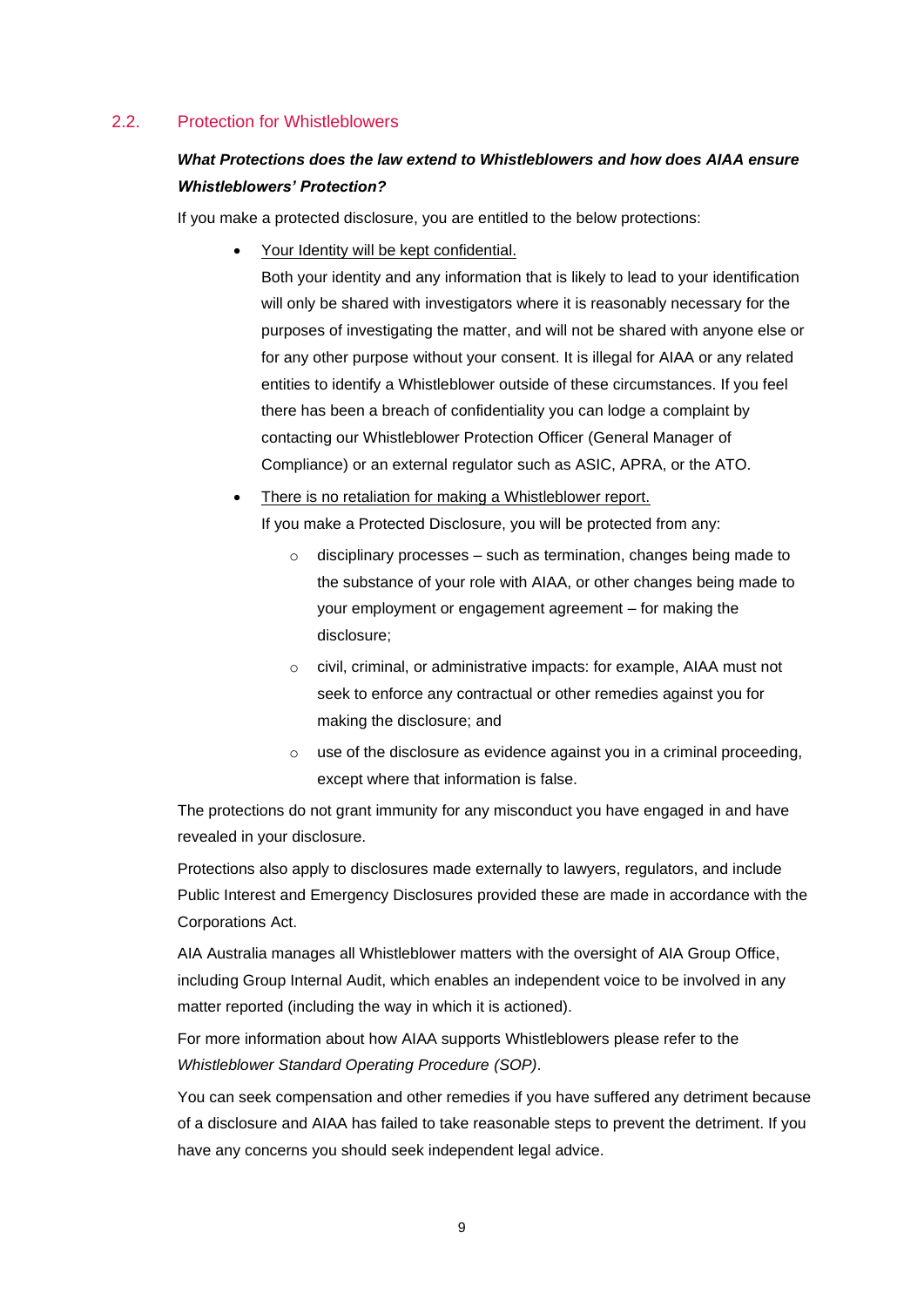#### <span id="page-9-0"></span>2.3. Processes for Investigating Whistleblower Reports

#### *What happens when a Report is made?*

AIAA takes all reports seriously. All reports are reviewed to determine if they qualify for protection and if an investigation is required. The initial review usually occurs within 5 business days but can vary depending on the disclosure. The following flow-chart helps you to understand who is involved in managing and investigating matters should you make a Protected Disclosure.



Updates on the progress of the investigation will be regularly communicated to the Whistleblower (if they can be contacted) at least every 30 days unless agreed otherwise.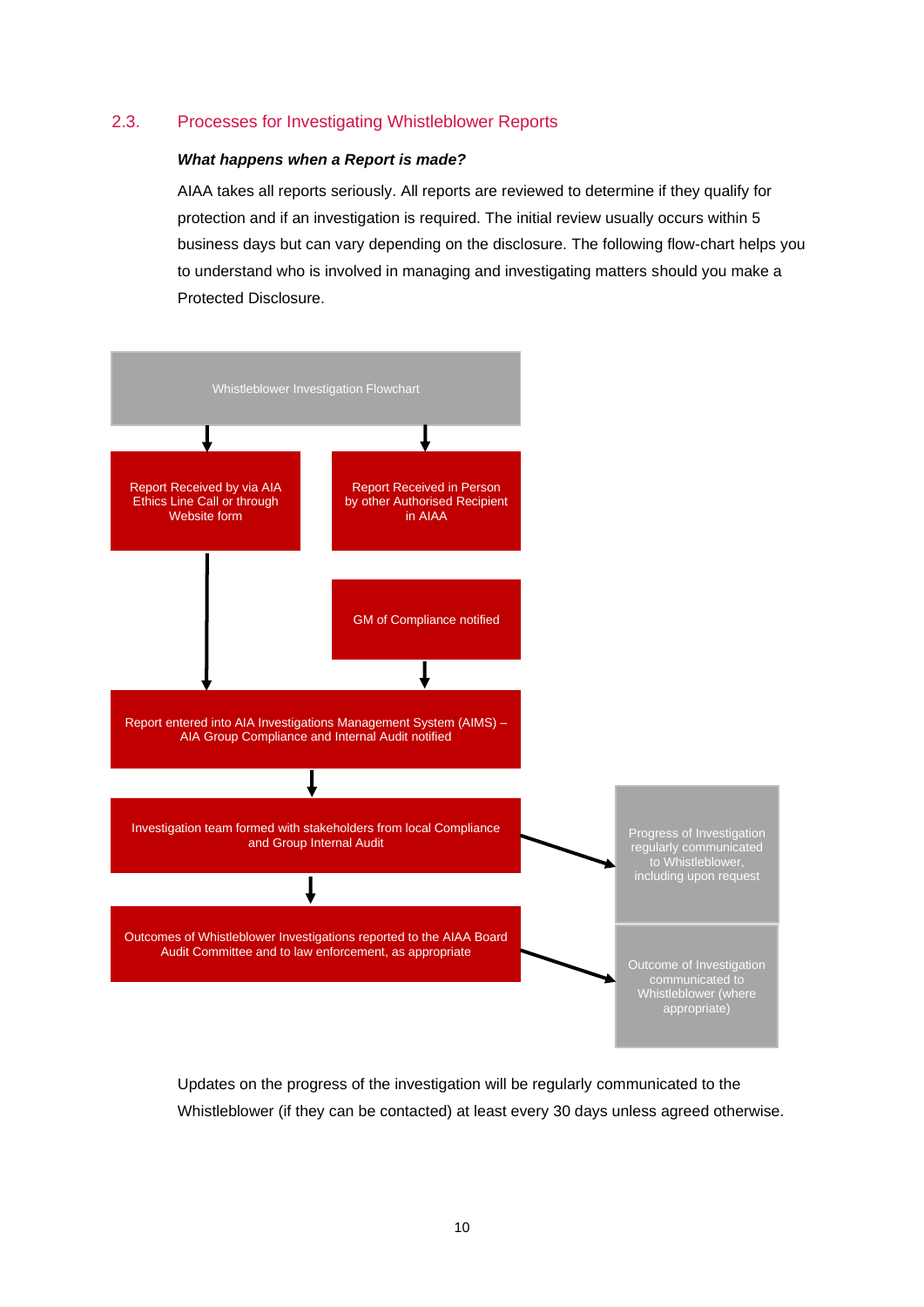The outcome of the investigation will be communicated to the Whistleblower where it is appropriate to do so. There may be circumstances where it may not be appropriate to provide details of the outcome to the Whistleblower, we will let you know if this is the case. The method for documenting and reporting findings will depend on the nature of the disclosure (for more information please refer to the AIA Whistleblower SOP.

#### *What happens if I am named in a Protected Disclosure made by someone else?*

AIAA ensures the fair treatment of the subjects of protected disclosures and any individuals to whom disclosures relate by having a well-trained and equipped Investigation team with members from both local and Group Compliance, and Internal Audit. Investigators are concerned with reviewing the substance of any allegations made in a Protected Disclosure prior to recommending any actions in response to a report.

#### *What do I do if I am not seeing any progress since my report?*

You are encouraged to get into contact with the General Manager of Compliance and/or Group Compliance to follow up on any report as required. We note that, depending on the complexity of the matter, investigations can take some time to be finalised.

If you have reported anonymously, please keep in mind the limitations that may impact our ability to keep you updated on the matter you have reported on. You are able to use further anonymous means (for example, a throwaway email address) to request updates on an anonymously reported matter provided you are able to adequately identify yourself as the same individual who lodged the initial Protected Disclosure.

#### <span id="page-10-0"></span>2.4. Exemptions

Any application for a BU or particular circumstance to be exempt from this Policy should be brought to Enterprise Risk and Compliance and Legal for consultation and advice. Any approval of an exception should be documented, together with any reasons or rationale.

## <span id="page-10-1"></span>2.5. Breach Management and Escalation

Any breaches of the requirements of this Policy must be promptly reported to Enterprise Risk and Compliance via the [Report a Matter Portal](http://thehiveau.aia.biz/SharedServices/Compliance/Pages/ReportaMatterComplaint.aspx) on the Hive. Material breaches will be escalated and reported to the Enterprise Risk Management Committee , while minor breaches will be escalated to and reported to the General Manager of Compliance.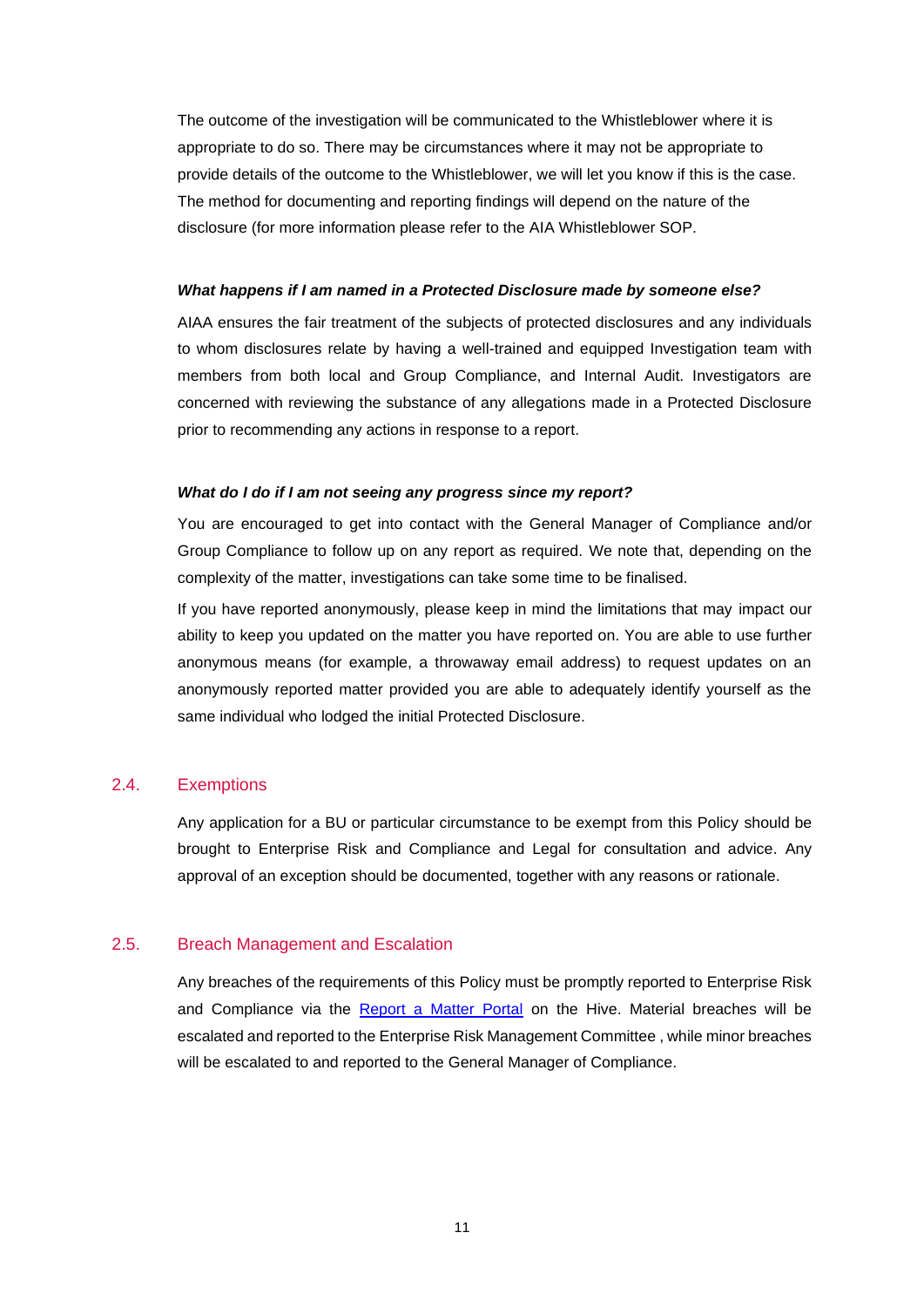# <span id="page-11-0"></span>2.6. Monitoring, Review, Amendments and Approvals

The Compliance team within Enterprise Risk and Compliance together with Internal Audit will from time to time review the effectiveness of the controls in this Policy, together with the Policy more generally, at least annually. Material amendments must be approved by the BRCC, while administrative amendments can be approved by the General Manager of Compliance, and presented to the GRC for noting the subsequent quarter.

Retirement or cancellation of this policy requires the approval of the BRCC.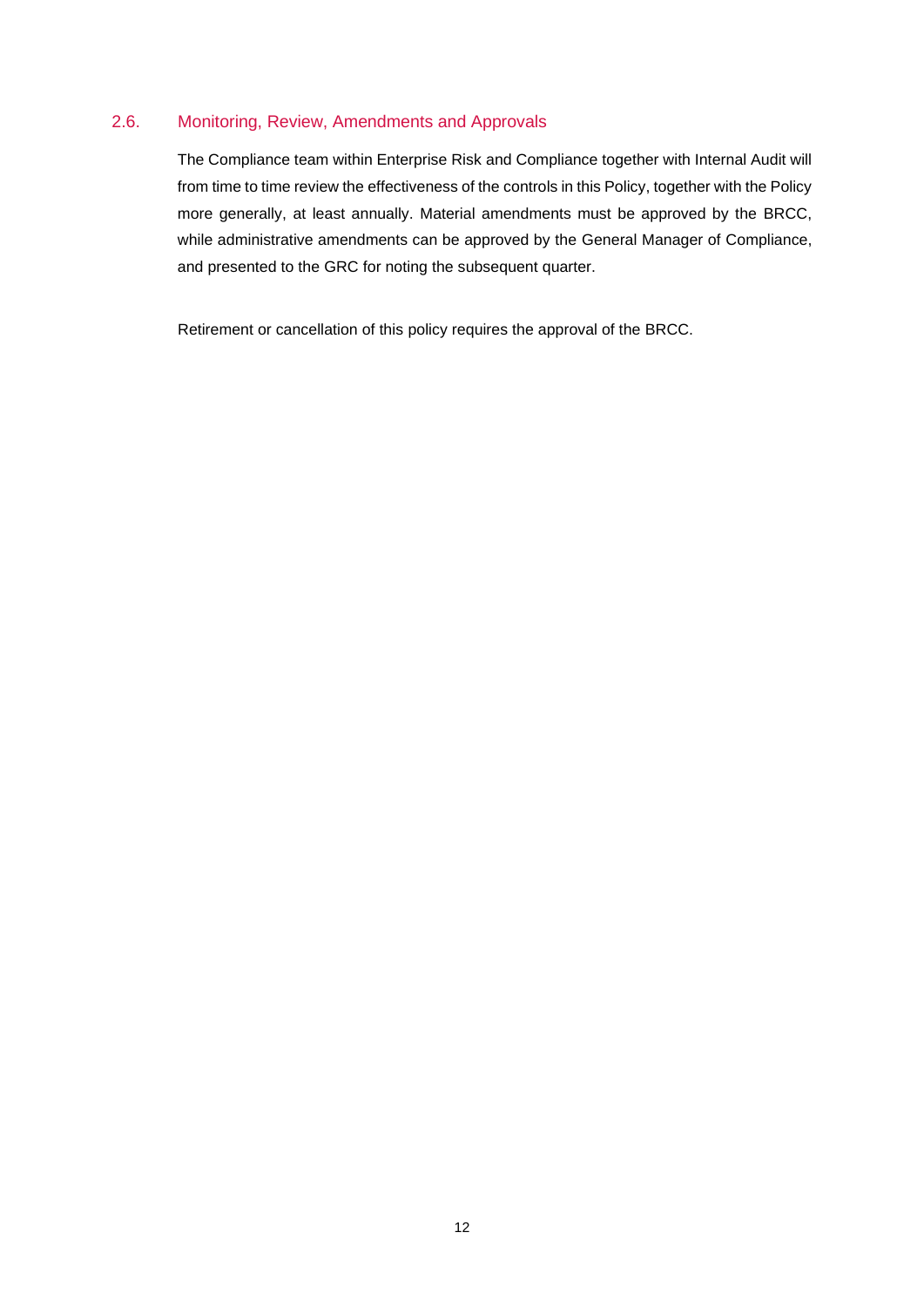# <span id="page-12-0"></span>Appendix A – Australian application of Code of Conduct

The AIA [Code of Conduct](https://aiacom.sharepoint.com/sites/prism/Shared%20Documents/AIA%20Code%20of%20Conduct.pdf) should be read in conjunction with the below amendments for the Australian audience:

- Australia does not require you make Whistleblower reports in good faith.
- Australia does not require you make Whistleblower reports that are in AIA's best interests.